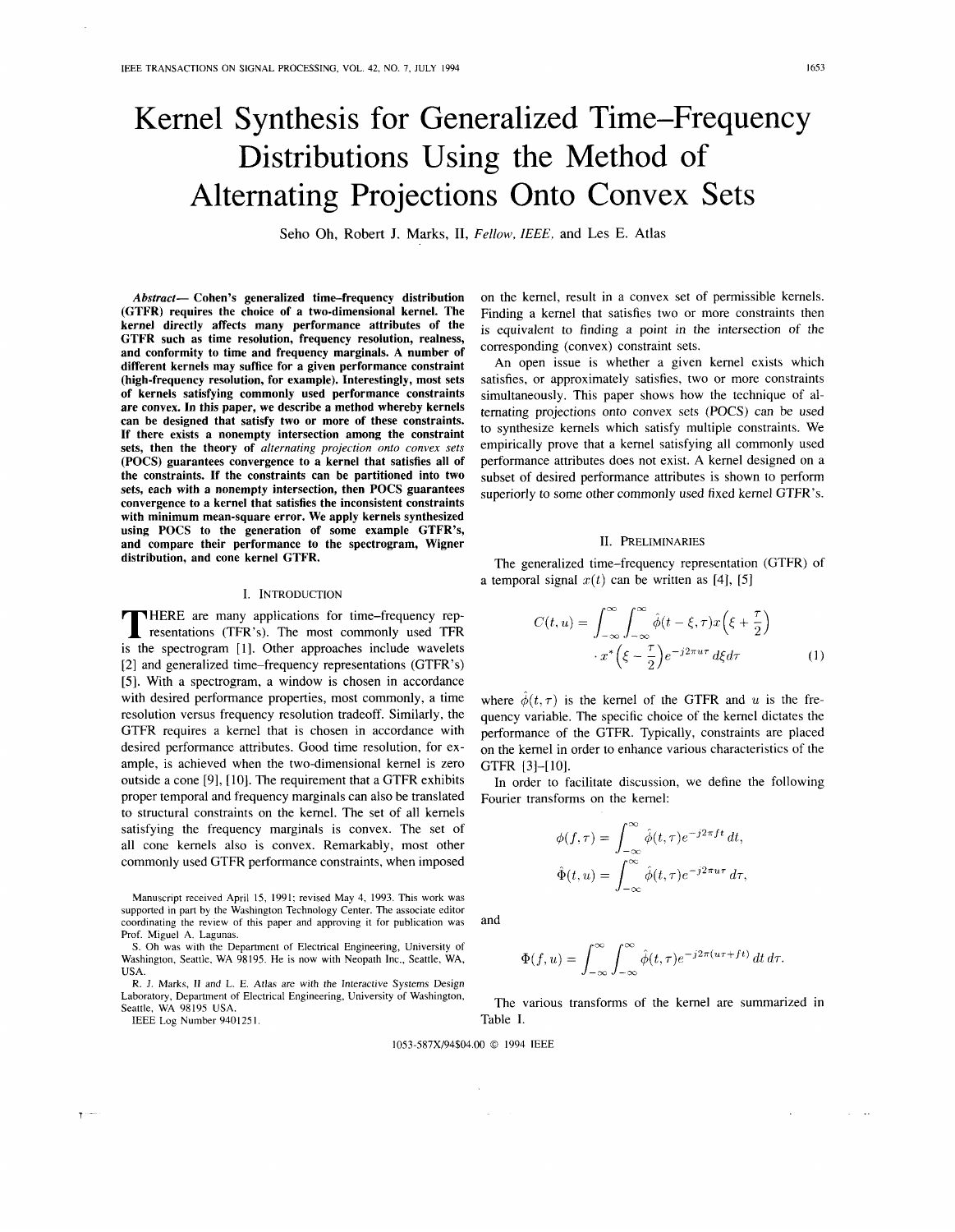**TABLE I KERNEL FOR COHEN'S GTFR EXPRESSED IN VARIOUS FOURIER TRANSFORM DOMAINS. EACH A RROW CORRESPONDS TO A I-D FOURIER TRANSFORM** 



Fig. 1. Cone and bow-tie constraints. On the  $(t, \tau)$  plane shown in (a), the kernel  $\phi(t, \tau)$  is zero outside the cone shown if it is to obey the time resolution **constraint. The set of all such functions obeying this constraint is convex. The**  dual frequency resolution constraint requires  $\Phi(f, u)$  to be zero outside the **bow tie shown in (b). The set of all functions obeying this constraint is also convex.** 

# **III. KERNEL CONSTRAINTS**

Using the kernels summarized in Table I, we can straightforwardly state some of the commonly used constraints imposed on the GTFR and their corresponding interpretation as kernel constraints.

1) *Time Resolution Constraint: As* is illustrated in Fig. 1(a), the requirement that the input  $x(t)$  on the interval  $-T \le t - \xi \le T$  only contribute to the GTFR at time  $t - \xi$ is achieved when the kernel is zero outside a cone [5], [9]. In other words,

$$
\hat{\phi}(t,\tau) = \hat{\phi}(t,\tau)\Pi\left(\frac{t}{\tau}\right)\Pi\left(\frac{\tau}{2T}\right)
$$
 (2)

where the rectangle function  $\Pi(t)$  is one for  $|t| \leq \frac{1}{2}$  and is zero otherwise.

*2) Interference Suppression Constraint:* The magnitude of the interference at frequency *f* between two tones at frequencies  $f_1$  and  $f_2$  is zero when

$$
\Phi\bigg(f_1 - f_2, f - \frac{f_1 + f_2}{2}\bigg) = 0. \tag{3}
$$

This equation results by using the signal  $x(t)$  $\exp\left(j2\pi f_1 t\right) + \exp\left(j2\pi f_2 t\right)$  in (1). This constraint is met if

$$
\Phi(f, u) = \Theta(u)\delta(f)
$$

where  $\Theta(u)$  is an arbitrary one-dimensional function and  $\delta(f)$ is the Dirac delta impulse. This constraint, also discussed by Loughlin *et al.* [11], is equivalent to requiring that

$$
\ddot{\phi}(t,\tau) = \theta(\tau). \tag{4}
$$

**A** relaxed interference constraint is

$$
\Phi(f, u) = \Phi(f, u)\Pi\left(\frac{f}{2\Delta}\right) \tag{5}
$$

where  $\Delta$ , with units of frequency, can be thought of as an *interference bandwidth.* If  $\Delta = 0$ , there is no interference.

3) *Frequency Resolution Constraint:* The GTFR in (1) can also be written as

$$
C(t, u) = \int_{-\infty}^{\infty} \int_{-\infty}^{\infty} \Phi(f, u - \nu) X\left(\nu + \frac{f}{2}\right)
$$

$$
X^* \left(\nu - \frac{f}{2}\right) e^{j2\pi ft} d\nu df.
$$
 (6)

Comparing with (1) immediately suggests a frequency resolution constraint that is the dual of the cone constraint in (2):

$$
\Phi(f, u) = \Phi(f, u) \Pi\left(\frac{f}{u}\right) \Pi\left(\frac{f}{2B}\right) \tag{7}
$$

where the bandwidth  $B$  is the frequency dual of  $T$ .

For finite  $B$  and  $T$ , the constraints in (2) and (7) cannot be satisfied simultaneously. We are therefore motivated to formulate the following relaxed version of (7). The kernel is constrained to satisfy the bound

$$
0 \le \Phi(f, u) \le \alpha(f, u) \tag{8}
$$

where  $\alpha(f, u)$  is a given positive function such as

$$
\alpha(f, u) = \alpha(0, 0) \exp(-\beta |f| + \gamma |u|)
$$
 (9)

and  $\beta$  and  $\gamma$  are given constants. The bandwidth B can here be interpreted as the **3** dB point from the maximum  $(B = \ln 2/\beta)$ . Note, also, that the interference constraint in (5) can be imposed by the bound in **(8),** possibly in a relaxed form. Positive functions other than the exponentials in (9) can also be used. We found this bound to give good results.

4) *Frequency Marginal Constraint [3]:* Define the power spectral density of a signal  $x(t)$  by

$$
P(u) = \int_{-\infty}^{\infty} R(\tau) e^{-j2\pi u \tau} d\tau
$$
 (10)

where the autocorrelation of the signal is

$$
R(\tau) = \int_{-\infty}^{\infty} x\left(\xi + \frac{\tau}{2}\right) x^* \left(\xi - \frac{\tau}{2}\right) d\xi.
$$

**A** desirable property of a GTFR is the frequency marginal constraint

$$
P(u) = \int_{-\infty}^{\infty} C(t, u) dt.
$$

This is clearly achieved if

$$
\int_{-\infty}^{\infty} \hat{\phi}(t,\tau) dt = 1 \tag{11}
$$

and is equivalent to requiring that

$$
\phi(0,\tau) = 1.\tag{12}
$$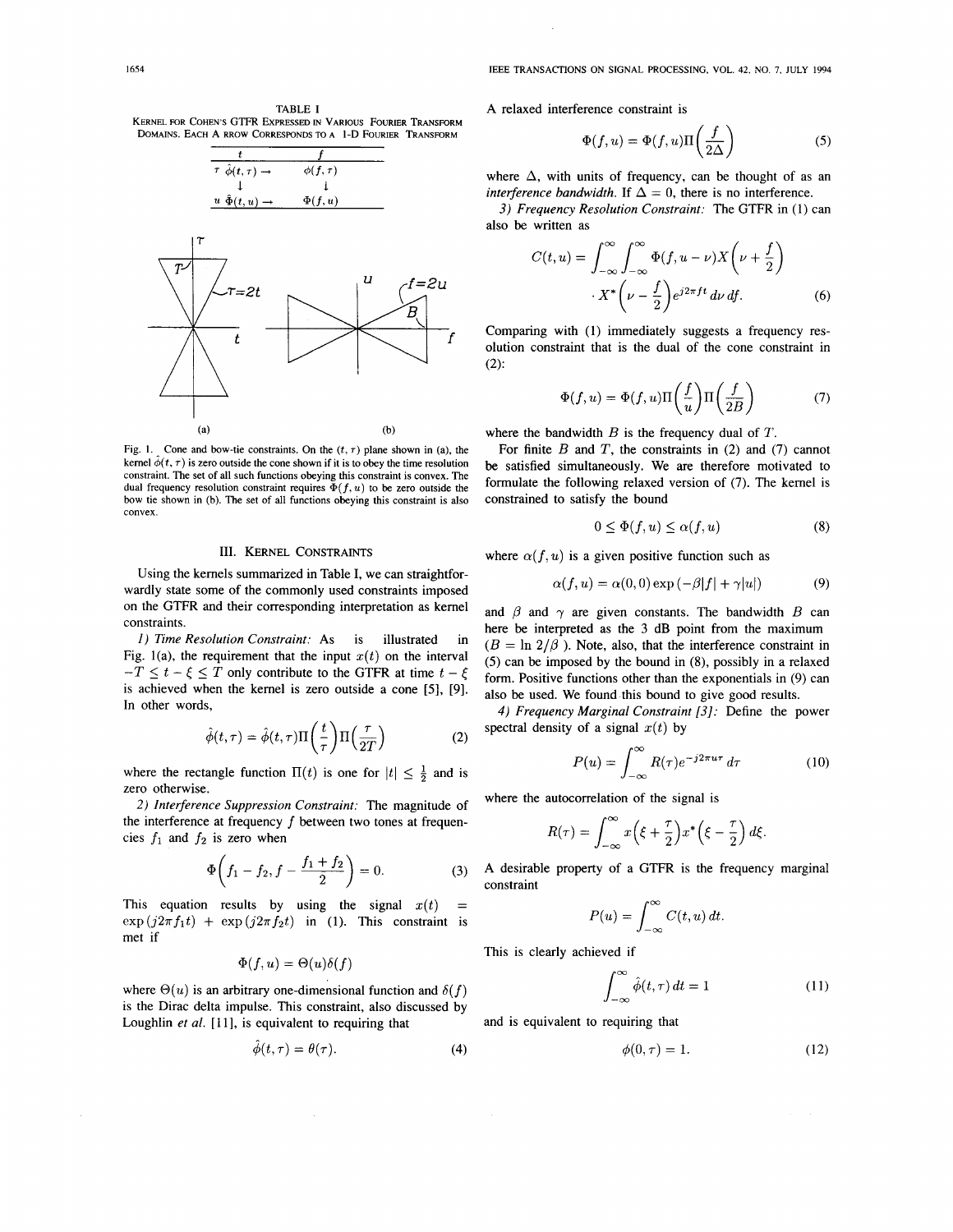*5) Time Marginal Constraint [3]:* Similar to the previous frequency marginal, we desire to have an instantaneous power marginal:

$$
|x(t)|^2 = \int_{-\infty}^{\infty} C(t, u) \, du.
$$

This is achieved when

$$
\phi(f,0) = 1. \tag{13}
$$

to be real is that the kernel be conjugately symmetric:

$$
\phi(f,\tau) = \phi^*(-f,-\tau). \tag{14}
$$

This is equivalent to requiring that  $\hat{\Phi}(t, u)$  be real: All of the constraints in the previous section are convex

$$
\mathcal{R}\hat{\Phi}(t, u) = \hat{\Phi}(t, u) \tag{15}
$$

7) *Time Symmetry Constraint:* At a given point temporal

$$
\phi(f,\tau) = \phi^*(f,-\tau). \tag{16}
$$

Note that, assuming differentiability, it follows that

$$
\left.\frac{\partial \phi(f,\tau)}{\partial \tau}\right|_{\tau=0} = 0.
$$

This and (13) constitute the *instantaneous frequency* constraint  $[3]$ .

*8) Frequency Symmetry Constraint:* Similarly, for frequency symmetry, we impose the constraint

$$
\phi(f,\tau) = \phi^*(-f,\tau). \tag{17}
$$

Again, assuming differentiability, this requires that

$$
\left. \frac{\partial \phi(f,\tau)}{\partial f} \right|_{f=0} = 0. \tag{18}
$$

Note that imposition of any two of the previous three constraints imposes the third. Equations (18) and (12) constitute the *group delay* constraint [3].

*9) Nonnegativity Constraint:* We may wish to require that

$$
\hat{\phi}(t,\tau) = \mathcal{R}\hat{\phi}(-t,\tau)\mu[\mathcal{R}\hat{\phi}(-t,\tau)] \tag{19}
$$

where  $\mu(\cdot)$  is the unit step. In other words, the real part of  $\phi(t, \tau)$  is nonnegative.

*10) Finite Area Constraint:* A constraint that is useful in the iterative synthesis procedure to be described later in this paper is

$$
\Phi(0,0) = \gamma > 0 \tag{20}
$$

$$
\int \int \hat{\phi}(t,\tau) \, dt \, d\tau = \gamma.
$$

iteration from converging to the degenerate result that the  $\frac{1}{\text{The alternating term}}$  is implicit in the POCS paradigm, but traditionally kernel is everywhere identically equal to zero. kernel is everywhere identically equal to zero.



Fig. 2. Set  $C_a$  on the left is convex. All line segments with endpoints X *6) Realness Constraint:* A sufficient condition for  $C(t, u)$  and *Y* within the set are totally subsumed within the set. The set  $\dot{C}_b$  on the real is that the kernel be conjugately summetric: right is clearly not conve

## IV. POCS

 $R\hat{\Phi}(t, u) = \hat{\Phi}(t, u)$  (15) in the sense that, if the kernels  $\phi_1$  and  $\phi_2$  satisfy any one given constraint, then for any  $\alpha$  in the interval  $0 \le \alpha \le 1$ , where *R* denotes *the real part of.* **the kernel**  $\alpha\phi_1 + (1 - \alpha)\phi_2$  satisfies the same constraint. For *7*) *Time Symmetry Constraint:* At a given point temporal example, if  $\phi_1$  and  $\phi_2$  obey the cone constraint, t point, past and future time are treated symmetrically if  $\alpha\phi_1 + (1 - \alpha)\phi_2$ . If  $\phi_1$  and  $\phi_2$  obey the frequency marginal constraint, then so does  $\alpha\phi_1 + (1 - \alpha)\phi_2$ , etc. The convexity of the constraints allows the use of the powerful synthesis procedure of *alternating projection onto convex sets* (POCS).' POCS was initially introduced by Bregman [12] and Gubin *et al.* [13], and was later popularized by Youla and Webb [14] and Sezan and Stark [15]. POCS has been applied to such topics as sampling theory [16], fuzzy set theory [17], and artificial neural networks [18], [19]. The synthesis of GTFR kernels using POCS described in this paper parallels the synthesis of windows proposed by Goldburg and Marks [20]. A superb overview of POCS with other applications is in the book by Stark [21].

We now present an abbreviated introduction to POCS.

*A. Convex Sets* 

Let  $C$  denote a set of functions. The set  $C$  is said to be convex if, for every  $X \in \mathcal{C}$  and  $Y \in \mathcal{C}$ ,

$$
\alpha X + (1 - \alpha)Y \in \mathcal{C}; \qquad 0 \le \alpha \le 1
$$

Geometrically, this is interpreted as shown in Fig. 2. A set is convex if, for every two points chosen within the set, all of the points in the line segment connecting the two points are also in the set. The set on the left in Fig. 2 is convex. Geometrical shapes corresponding to convex sets include balls, line segments, planes, boxes, and quadrants. The set shown on the right in Fig. 2 is clearly not convex.

#### *B. Convex Set Projections*

The *projection* of an arbitrary function  $Z$  onto a (compact) convex set  $C$  is the unique function in  $C$  that is closest to  $Z$ or, equivalently,<br>  $\begin{array}{ccc}\n\text{or, equivalently,} \\
\text{Fig. 3. Denote the projection operator by } \mathcal{P}_{\mathcal{C}} \text{ and the projection}\n\end{array}$  $\iint \hat{\phi}(t,\tau) dt d\tau = \gamma.$ <br>
Fig. 3. Denote the projection operator by *P<sub>C</sub>* and the projection<br>
by *P<sub>C</sub>* Z. Note that, if  $Z \in C$ , then *P<sub>C</sub>*  $Z = Z$ . In other words,<br>
if a function is already within the set, then the project *by*  $P_c Z$ *. Note that, if*  $Z \in \mathcal{C}$ , then  $P_c Z = Z$ . In other words, This constraint can prohibit the projection onto convex sets an identity operation. It follows that  $\mathcal{P}_c^2 = \mathcal{P}_c$ .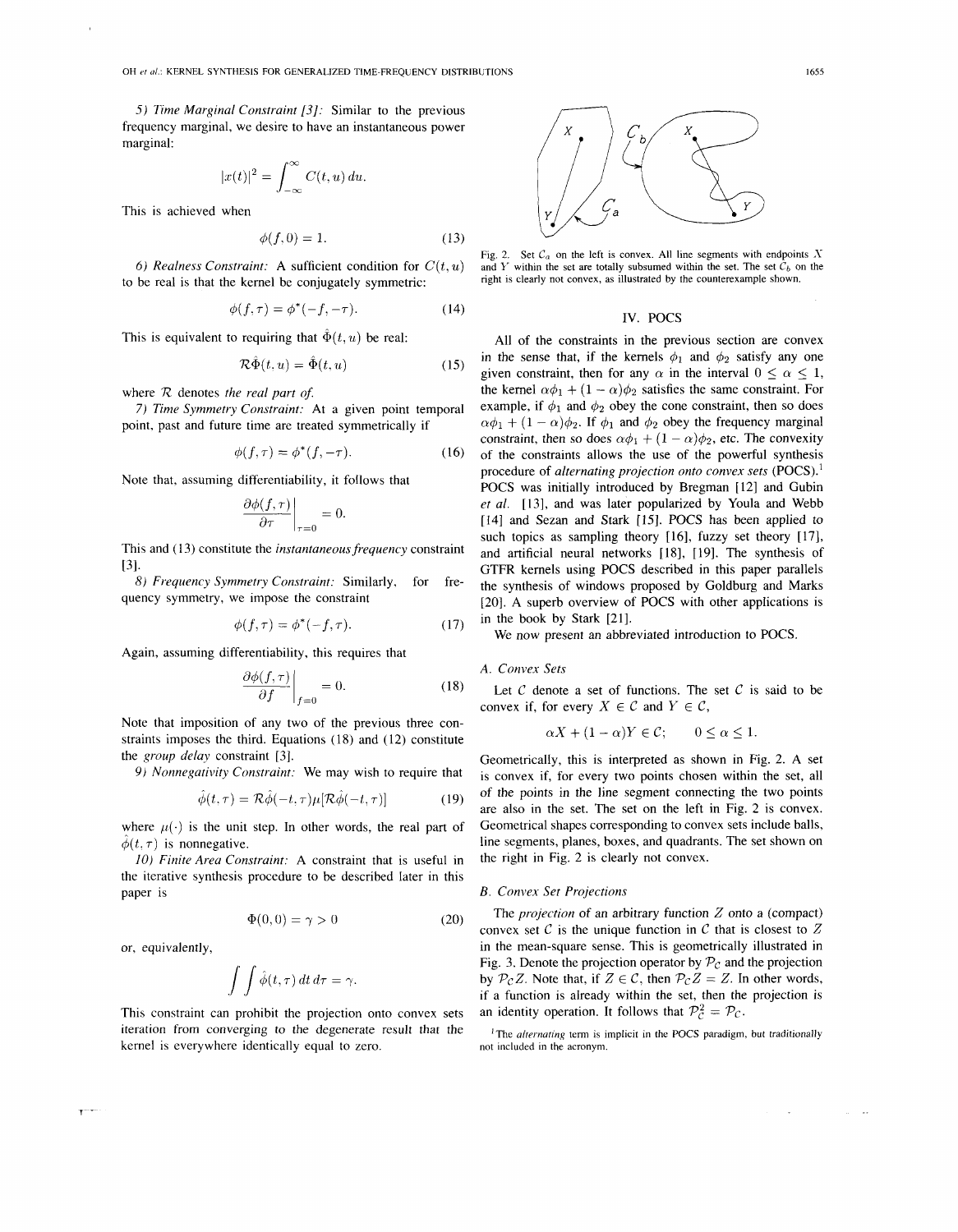

Fig. 3. As illustrated here, the projection of a function  $Z$  onto the convex set  $C$  is that unique point in  $C$  that is closest to  $Z$  in the mean-square sense. The result of the projection is the point  $P_{\mathcal{C}}Z$ .

TABLE **I1**  SUMMARY OF THE CONVEX SETS AND THEIR PROJECTIONS OF COHEN'S CLASS KERNEL

| Convex Set          | Equation<br>Number | Projection                                                                                                                                                                                                                                                                          |
|---------------------|--------------------|-------------------------------------------------------------------------------------------------------------------------------------------------------------------------------------------------------------------------------------------------------------------------------------|
| $\mathcal{C}_1$     | (2)                |                                                                                                                                                                                                                                                                                     |
| $\mathcal{C}_2$     | (5)                |                                                                                                                                                                                                                                                                                     |
| $\mathcal{C}_{3,1}$ | (7)                | $\label{eq:varphi} \begin{split} \hat{\phi}(t,\tau) \times \Pi \bigg( \frac{t}{\tau} \bigg) \Pi \bigg( \frac{\tau}{2T} \bigg) \\ \Phi(f,u) \times \Pi \bigg( \frac{f}{2\Delta} \bigg) \\ \Phi(f,u) \times \Pi \bigg( \frac{f}{u} \bigg) \Pi \bigg( \frac{f}{2B} \bigg) \end{split}$ |
| $\mathcal{C}_{3,2}$ | (8)                | 0:<br>$\Phi(f, u) \leq 0$<br>$\Phi(f, u); \quad 0 < \Phi(f, u) \leq \alpha(f, u)$<br>$\alpha(f, u)$ ; $\Phi(f, u) > \alpha(f, u)$                                                                                                                                                   |
| $\mathcal{C}_4$     | (12)               | $\phi(0,\tau)=1$                                                                                                                                                                                                                                                                    |
| $C_{5}$             | (13)               | $\phi(f, 0) = 1$                                                                                                                                                                                                                                                                    |
| $\mathcal{C}_6$     | (14)               | $[\phi(f,\tau) + \phi^*(-f,-\tau)]/2$                                                                                                                                                                                                                                               |
| $\mathcal{C}_7$     | (16)               | $[\phi(f,\tau) + \phi^*(f,-\tau)]/2$                                                                                                                                                                                                                                                |
| Ся                  | (17)               | $[\phi(f,\tau) + \phi^*(-f,\tau)]/2$                                                                                                                                                                                                                                                |
| $\mathcal{C}_{9}$   | (19)               | $\hat{\phi}(t,\tau) \times \mu[\hat{\phi}(t,\tau)]$                                                                                                                                                                                                                                 |
| $C_{10}$            | (20)               | $\Phi(0,0) = \gamma$                                                                                                                                                                                                                                                                |

We illustrate with sample projection operators from the convex constraints of the kernels in the previous section. A summary of convex sets and corresponding projections is shown in Table **11.** A more extensive list of projection operators can be found in Youla and Webb's paper [14] and in Stark's book [21]. In the examples here, we will use the form of the kernel in Table I that most easily explains the projection. Any of the four choices of domains can be accessed from any other by the appropriate Fourier transform. Inherent in the projection notation is the assumption that the kernel is in the proper domain.

1) *Time and Frequency Resolution Projections:* For time resolution (Constraint I)), the signal outside the cone on the  $(t, \tau)$  plane is simply set to zero:

$$
\mathcal{P}_{\mathcal{C}_1}\widehat{\phi}(t,\tau)=\widehat{\phi}(t,\tau)\Pi\bigg(\frac{t}{\tau}\bigg)\Pi\Big(\frac{\tau}{2T}\Big).
$$

Similarly, for frequency resolution constraint 3), the area outside the bow tie on the  $(f, u)$  plane is set to zero: where

$$
\mathcal{P}_{\mathcal{C}_{3,1}}\Phi(f,u)=\Phi(f;u)\Pi\bigg(\frac{f}{u}\bigg)\Pi\bigg(\frac{f}{2B}\bigg). \qquad (21)
$$

The relaxed version of frequency resolution is

$$
\mathcal{P}_{\mathcal{C}_{3,2}}\Phi(f,u)=\begin{cases}0; & \Phi(f,u)<0\\ \Phi(f,u); & 0\leq \Phi(f,u)\leq \alpha(f,u)\\ \alpha(f,u); & \Phi(f,u)>\alpha(f,u). \end{cases}
$$

*2) Realness and Symmetry Constraint:* The realness constraint 6) can be imposed by the projection operator

$$
\mathcal{P}_{\mathcal{C}_e} \hat{\Phi}(t, u) = \mathcal{R} \hat{\Phi}(t, u)
$$

or, equivalently, in the  $(f, \tau)$  plane,

$$
\mathcal{P}_{\mathcal{C}_6} \phi(f, \tau) = \frac{1}{2} [\phi(f, \tau) + \phi^*(-f, -\tau)].
$$

Similarly, for the symmetry constraints in (16) and (17), the respective projection operators can be written as

$$
\mathcal{P}_{\mathcal{C}_7}\phi(f,\tau)=\tfrac{1}{2}[\phi(f,\tau)+\phi^*(f,-\tau)]
$$

and

$$
\mathcal{P}_{\mathcal{C}_8} \phi(f, \tau) = \frac{1}{2} [\phi(f, \tau) + \phi^*(-f, \tau)]. \tag{22}
$$

**3)** *Relaxed Interference Projection:* Motivated by **(5),** the projection operator corresponding to the relaxed interference term in constraint 3) is

$$
\mathcal{P}_{\mathcal{C}_2}\Phi(f,u)=\Phi(f,u)\Pi\bigg(\frac{f}{2\Delta}\bigg).
$$

Note that if  $\Delta$  is large enough and  $B$  is small enough, the frequency resolution projection in (21) subsumes this projection.

*4) Nonnegative Projection:* The nonnegativity constraint can be inposed by the projection

$$
\mathcal{P}_{\mathcal{C}_n}\hat{\phi}(t,\tau) = \hat{\phi}(t,\tau)\mu[\hat{\phi}(t,\tau)]
$$

*5) Marginal and Cone Constraint:* In some cases, projections can be best described by the intersection of two or more convex constraints. Combining the time resolution constraint and the frequency marginal constraint in  $(10)$ , we can write the projection on the intersection of the three sets as the convex set operator

$$
\mathcal{P}_{\mathcal{C}_1 \cap \mathcal{C}_4 \cap \mathcal{C}_5} \hat{\phi}(t, \tau) = \begin{cases} \delta(t); \tau = 0 \\ [\hat{\phi}(t, \tau) + \varphi(\tau)] \Pi\left(\frac{t}{\tau}\right) \Pi\left(\frac{\tau}{2T}\right); \\ 0 \text{otherwise} \end{cases}
$$

where  $\cap$  denotes intersection,  $\delta(\cdot)$  is the Dirac delta function, and

$$
\varphi(\tau) = \frac{1}{|\tau|} \Bigg[ 1 - \int_{-|\tau|/2}^{|\tau|/2} \hat{\phi}(t,\tau) dt \Bigg].
$$

Combining the time resolution and the finite area constraints, we have the projection

$$
\mathcal{P}_{\mathcal{C}_1 \cap \mathcal{C}_{10}} \hat{\phi}(t, \tau) = [\hat{\phi}(t, \tau) + \varphi] \Pi\left(\frac{t}{\tau}\right) \Pi\left(\frac{\tau}{2T}\right)
$$

$$
\varphi = \frac{1}{T^2} \left[ 1 - \int_{\tau = -T}^{T} \int_{t = -\left(\left|\tau\right|/2\right)}^{\left|\tau\right|/2} \hat{\phi}(t, \tau) \, dt \, d\tau \right]
$$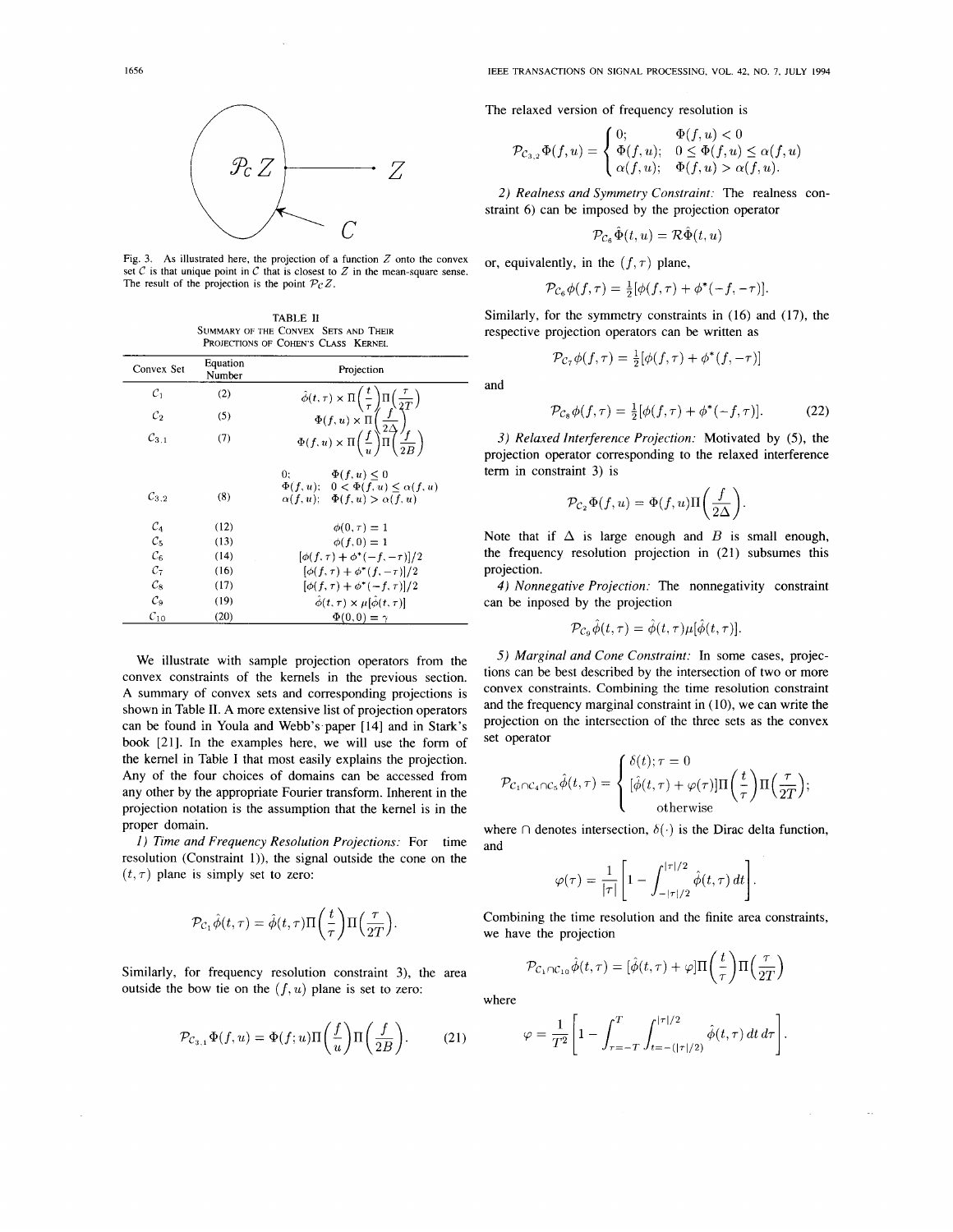

Fig. 4. Alternating projection between two intersecting convex sets  $C_A$  and convex sets do not intersect. Here, projecting from set A to  $C_A$  iteratively encreasely an expected from set and  $C_B$  iteratively encreasely an  $\mathcal{C}_B$  iteratively approaches a fixed point  $\mathcal{Z}_{\infty}$  common to both sets. If there is more that one point in the intersection, the fixed point will be a function of the initialization of the interation that, in this example, is  $Z_0$ .



Fig. 5. Alternating projection between two nonintersecting convex sets  $C_A$ and  $C_B$  iteratively approaches a limit cycle between two points in each set. In this illustration, these points are  $Z_A$  and  $Z_B$ . Note that  $Z_A$  is the point in  $C_A$  that is closest to  $C_B$  and vice versa. The solution is thus a minimum mean-square error solution. Although it is not always the case, the limit cycle here is independent of initialization  $Z_0$ . If there exists more than one possible limit cycle, each will have points separated by the same distance.

## *C. Alternating Projections*

There are three fundamental lemmas in the theory of POCS. We will state each lemma and illustrate it geometrically.<sup>2</sup>

*Lemma I:* Alternately projecting between two or more convex sets with a nonempty intersection will iteratively converge to a point common to all sets [14], [21].

This is illustrated in Fig. 4. Note that the point of convergence generally depends on the initialization. If, however, there is a single point of intersection (e.g., two lines), then convergence will be independent of the initialization.

*Lemma 2:* Alternately projecting between two nonintersecting convex sets will converge to a limit cycle between points in each set closest to the other set [20].

This is illustrated in Fig. 5. This property can be used to find the best member in a set that is closest to another set in the mean-square sense. Note that, as can be visualized in the case of two parallel line convex sets, the limit cycle is not unique.

This property generalizes to more than three sets in the following sense. Let two or more constraints have a nonempty intersection  $C_a$ . Let two or more other constraints have a

POCS applied to discrete-time signals, however, always displays strong convergence.



Fig. 6. A number of different limit cycles can exist when three or more convex sets do not intersect. Here, projecting from set  $A$  to  $B$  to  $C$  gives a



Fig. 7. One quadrant of the symmetric cone kernel in the  $(t, \tau)$  plane synthesized using all the POCS constraints listed in this paper. The iteration reached a limit cycle. Thus, all of the constraints could not be simultaneously met for finite  $T$  and  $B$ .

nonempty intersection  $C_b$ . If  $C_a$  and  $C_b$  do not intersect, then POCS will converge to a limit cycle between points convex sets  $\mathcal{C}_a$  and  $\mathcal{C}_b$ , each closest to the other in the mean-square sense.

*Lemma* 3: Alternately projecting between three or more nonintersecting convex sets will result in a limit cycle that can be dependent on both the ordering of the projections and the initialization [22].

This final lemma states, unfortunately, that POCS can yield results for questionable worth when three or more of the convex sets do not intersect. Two different limit cycles corresponding to different orderings of the projection are geometrically illustrated in Fig. 6 for the case of three nonintersecting sets.

## V. POCS KERNEL SYNTHESIS

The use of POCS in the design of GTFR kernels is now evident. We choose from a menu of convex constraints that we desire our GTFR to obey. By alternately projecting between the corresponding convex sets, we hope to synthesize a corresponding kemel. If the convex sets meet the suppositions of Lemma 1, a kernel meeting all constraints will be generated. If the constraints in Lemma 2 are met, we will be guaranteed that the constraints have been met in a mean-square sense. This <sup>2</sup> For continuous variable functions, POCS converges, at worst, weakly.<br>OCS applied to discrete time signals, however, always, displays strong. **The mean-square error.** Note, however, that this is a problem of the problem rather than that of the synthesis method. In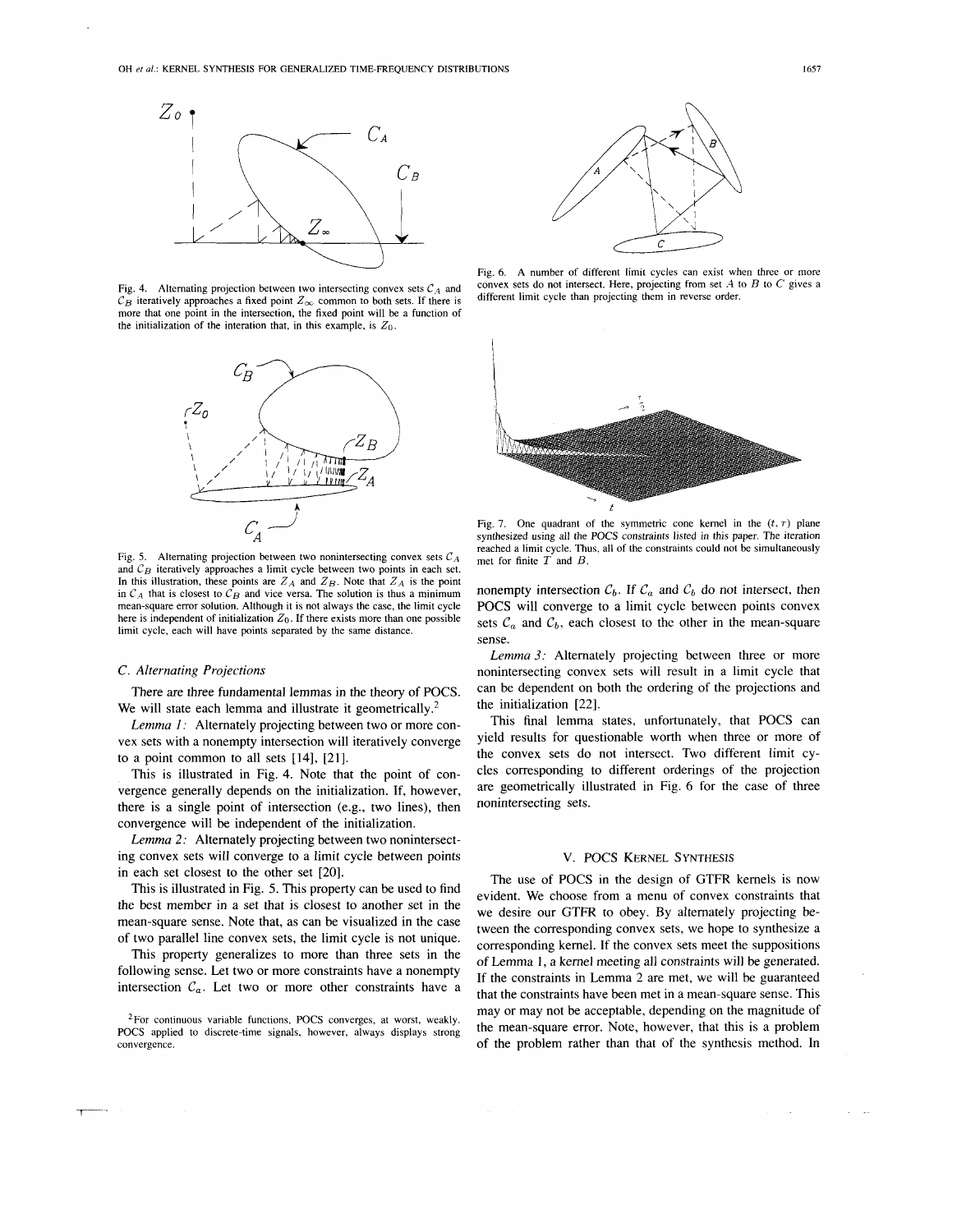



Fig. 8. Waterfall and gray-level display of two linearly converging chirps (a) and two-tone signal with transition (b) using the POCS-designed kernel in Fig. 7. There is significant smoothing between the tones.

other words, the distances between the constraint sets are too large to allow for any acceptable solution.

To illustrate the potential use of POCS in kernel design, we present two preliminary examples. Both examples were computed on a  $128 \times 128$  grid. The kernels in both examples are both the cone and bow-tie constraints. The value of  $T$  in each case corresponded to truncating the grid so that the cone had a peak-to-peak height of 64. Both examples resulted in a kernel that was positive and symmetric.

*Example* I used, in addition, both marginal constraints. We take the alternating projection between the set  $C_{3,1} \cap C_{3,2}$ and  $C_1 \cap C_4 \cap C_5 \cap C_9$ . The resulting kernel is pictured in Fig. 7. It resembles a truncated Born-Jordan [4] kernel which has a  $1/|\tau|$  taper within the cone. Indeed, for  $B = \infty$  and  $T = \infty$ , the Born-Jordan kernel satisfies all the constraints. Specifically,

$$
\hat{\phi}(t,\tau) = \frac{1}{|\tau|} \Pi\left(\frac{t}{\tau}\right)
$$

satisfies the cone constraint in (2). Furthermore, the marginal constraints in (11) and (13) are met, as are the symmetry



Fig. 9. One quadrant of the symmetric cone kernel on the  $(t, \tau)$  plane synthesized using all the POCS constraints listed in this paper except the power spectral density and instantaneous power marginals.



Fig. 10. Waterfall and gray-level display of two linearly converging chirps (a) and two-tone signal (b) using the POCS-designed kernel in Fig. 9. The result is quite good.

constraints of (14), (16), and (17), the realness constraint of (15), and the nonnegativity constraint in (19). Furthermore,

$$
\Phi(f, u) = \frac{1}{|f|} \Pi\left(\frac{u}{f}\right)
$$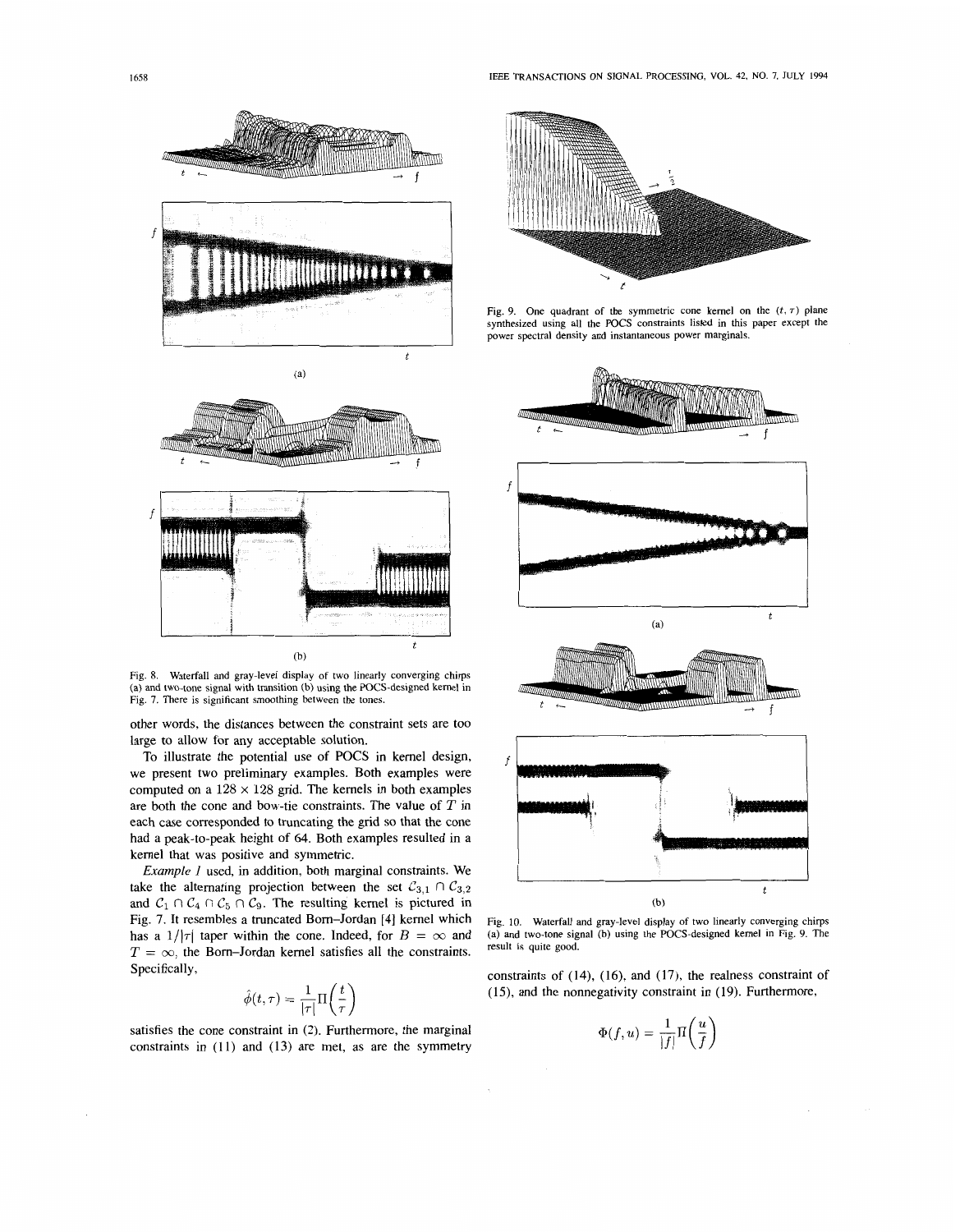

Fig. 11. Use of a cone-shaped kernel with uniform Hanning taper in the  $\tau$  Fig. 12. Spectrogram of the two-chirp and two-tone signal. direction on the two-chirp and two-tone signal. The 35-dB range is the same as in Fig. 10.

satisfies all of the constraints. Otherwise, the kernel would<br>have converged. Iteration was stopped on the cone projection. The result is shown in Fig. 7. Application of this kernel to two converging linear chips [8], [10] resulted in the 25 dB waterfall and 30 dB gray level display in Fig. 8(a), and that of the two-tone signal with transition in Fig. 8(b). The distance from floor to peak is 25 dB.

*Example* 2 removed the marginal constraints. We take the alternating projection between  $C_{3,1} \cap C_{3,2}$  and  $C_1 \cap C_9 \cap C_{10}$ . We terminated iteration at the set  $C_1 \cap C_9$ . This resulted is the kernel in Fig. 9. The outcome of the POCS design, smoothed with a Hanning window, was applied to the same linear chirp and two-tone signal problem. The result of the linear chirp and two-tone signal is shown in Fig. 10(a) and (b) using

a 35 and 40 dB floor-to-peak range, respectively. Compare this with the cone-shaped kernel result in Fig. 11 with a satisfies the untruncated bow-tie constraint. Historically, this<br>
POCS result first prompted the authors to investigate cone<br>
Results and the same is used. For this example, the POCS kernel<br>
kernels with linear taper [6], Exercision with linear taper [6], [9]. The iterative synthesis of seems to perform better in terms of interference suppression.<br>
this kernel did not converge. This empirically proves that, for  $\frac{1}{10}$  complete the comp

## VI. CONCLUSIONS

We have presented a technique whereby kernels for use in Cohen's class of GTFR's can be synthesized in accordance with desired properties using the method of *projection onto convex sets* (POCS). This technique allows a new perspective on the notion of simultaneously satisfying very different (e.g., time and frequency resolution) constraints. Simulation results show resolution performance better than the spectrogram and bilinear interference reduction, which is much better than the Wigner distribution. The ultimate success of this synthesis methodology is dependent on the suitability of the constraints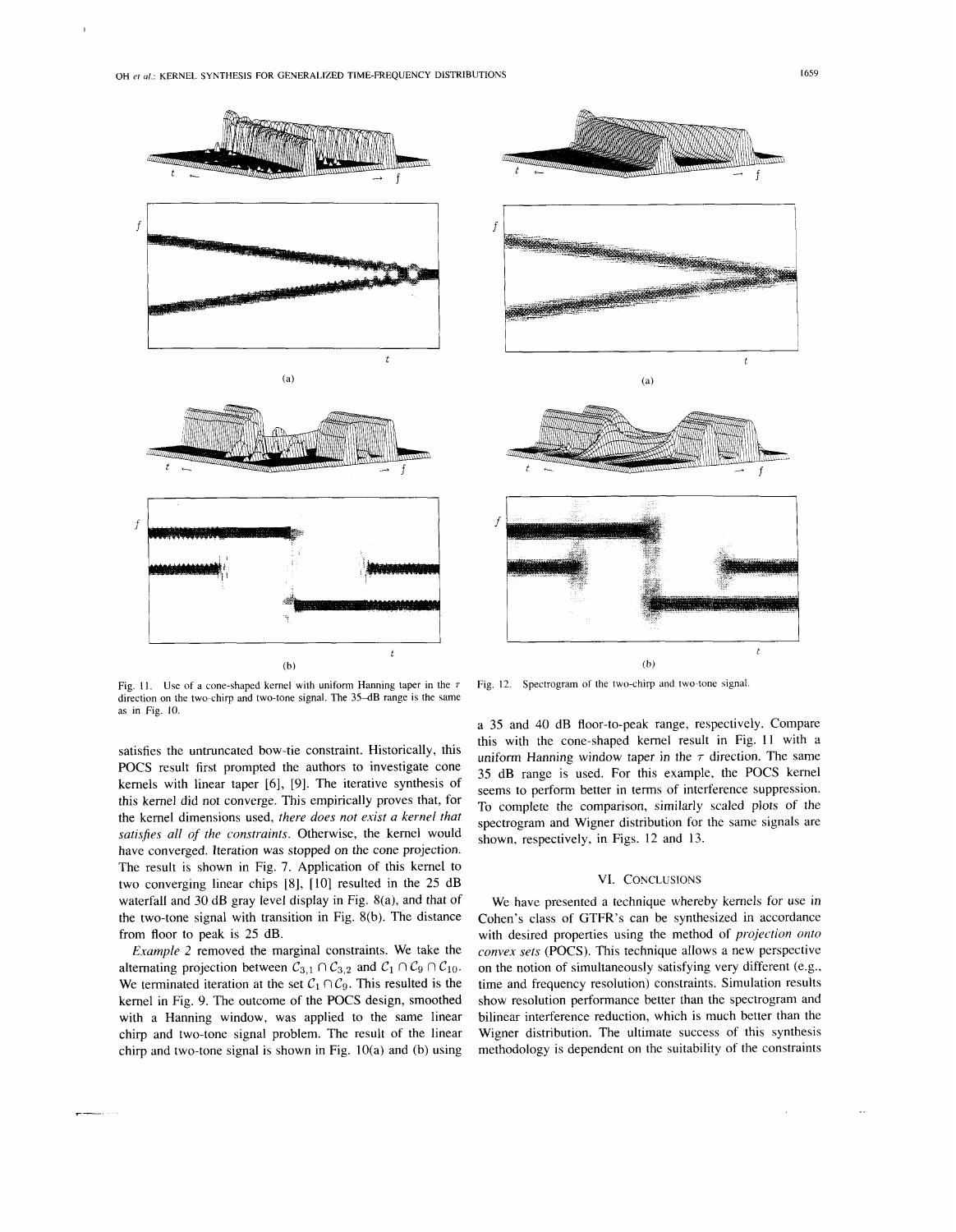



Fig. 13. Wigner distribution of the two-chirp and two-tone signal.

for specific applications. Using POCS, we have empirically proved that, for some kernel dimensions, a kernel does not exist that satisfies all commonly used constraints. Our conjecture is that this nonexistence is always true.

#### **ACKNOWLEDGMENT**

The authors express their appreciation to J. W. Pitton and P. Loughlin of the Interactive Systems Design Lab for their input and encouragement.

#### **REFERENCES**

- [1] R. Koenig, H. Dunn, and L. Lacy, "The sound spectrograph," J. Acoust.
- Soc. Amer., vol. 18, pp. 19-49, 1946.<br>
Soc. Amer., vol. 18, pp. 19-49, 1946.<br>
[2] O. Rioul and M. Vetterli, "Wavelets and signal processing," IEEE Signal<br>
Processing Mag., pp. 14-38, Oct. 1991.<br>
[3] T. A. C. M. Claasen and
- distribution, A tool for time-frequency signal analysis, Part 3: Relations with other time-frequency signal transformations," Philips J. Res., vol. 35, pp. 373-389, 1980.
- [4] L. Cohen, "Generalized phase-space distribution functions," J. Math. Phys., vol. 7, pp. 781–786, 1966.<br>
The frequency distributions—A review," Proc. IEEE, vol. 77,
- $[5]$ pp. 941-981, 1989.
- [6] L. E. Atlas, Y. Zhao, and R. J. Marks, II, "Application of the generalized time-frequency representation to speech signal analysis," in Proc. IEEE Pacific Rim Conf. Commun., Comput., Signal Processing, Victoria, B.C.,
- Canada, June 1987, pp. 517-519.<br>[7] T. A. C. M. Claasen and W. F. G. Mecklenbrauker, "The Wigner
- distribution, A tool for time-frequency signal analysis, Part 2: Discrete<br>time signals," Philips J. Res., vol. 35, pp. 277–300, 1980.<br>[8] H. Choi and W. Williams, "Improved time-frequency representation<br>of multicomponent s Acoust., Speech, Signal Processing, vol. 37, pp. 862-871, 1989.<br>[9] Y. Zhao, L. E. Atlas, and R. J. Marks, II, "The use of cone-shape
- kernels for generalized time-frequency representations of nonstationary signals," IEEE Trans. Acoust., Speech, Signal Processing, vol. 38, pp. 1084-1091, 1990.
- [10] S. Oh and R. J. Marks, II, "Some properties of the generalized time frequency representation with cone shaped kernel," IEEE Trans. Acoust., Speech, Signal Processing, vol. 40, July 1992.
- [11] P. J. Loughlin, J. W. Pitton, and L. E. Atlas, "Bilinear time-frequency<br>representation: New insights and properties," submitted to IEEE Trans. Acoust., Speech, Signal Processing.
- [12] L. M. Bregman, "Finding the common point of convex sets by the method of successive projections," Dokl. Akad. Nauk. USSR, vol. 162,
- no. 3, pp. 487-490, 1965.<br>[13] L. G. Gubin, B. T. Polyak, and E. V. Raik, "The method of projections for finding the common point of convex sets," USSR Comput. Math. Phys., vol. 7, no. 6, pp. 1–24, 1967.<br>[14] D. C. Youla and H. Webb, "Image restoration by method of convex set
- projections: Part I-Theory," IEEE Trans. Med. Imaging, vol. MI-1, pp. 81-94, 1982.
- [15] M. I. Sezan and H. Stark, "Image restoration by method of convex set projections: Part II-Applications and numerical results," IEEE Trans. Med. Imaging, vol. MI-1, pp. 95-101, 1982.<br>
[16] S. J. Yen and H. Stark, "Iterative and one-step reconstruction from
- nonuniform samples by convex projections," J. Opt. Soc. Amer. A, vol. , pp. 491–499, 1990.
- [17] M. R. Civanlar and H. J. Trussel, "Digital signal restoration using fuzzy sets," IEEE Trans. Acoust., Speech, Signal Processing, vol. ASSP-34, . 919, 1986.
- [18] R. J. Marks, II, "A class of continuous level associative memory neural nets," Appl. Opt., vol. 26, pp. 2005-2009, 1987.<br>[19] R. J. Marks, II, S. Oh, and L. E. Atlas, "Alternating projection neural
- networks," IEEE Trans. Circuits Syst., vol. 36, pp. 846–857, 1989.<br>[20] M. H. Goldburg and R. J. Marks, II, "Signal synthesis in the presence
- of an inconsistent set of constraints," IEEE Trans. Circuits Syst., vol. CAS-32, pp. 647-663, 1985.
- [21] H. Stark, Ed., Image Recovery: Theory and Application. Orlando, FL: Academic, 1987.
- [22] D. C. Youla and V. Velasco, "Extensions of a result on the synthesis of signals in the presence of inconsistent constraints," IEEE Trans. Circuits Syst., vol. CAS-33, pp. 465-468, 1986.



Seho Oh received the B.S. degree in electronics engineering from Seoul National University, the M.S. degree in electrical engineering from Korea Advenced Institute of Science and Technology, Seoul, and the Ph.D. degree, also in electrical engineering, from the University of Washington, Seattle, in 1989

From 1981 to 1986 he was with the Central Research Laboratory of the Goldstar Company. Currently, he is with Neopath Inc. His research interests are in the areas of signal analysis, generalized time-frequency analysis, artificial neural networks,

fuzzy systems, and pattern recognition. He is the coauthor of over 40 archival and proceedings papers and has been issued two U.S. patents.